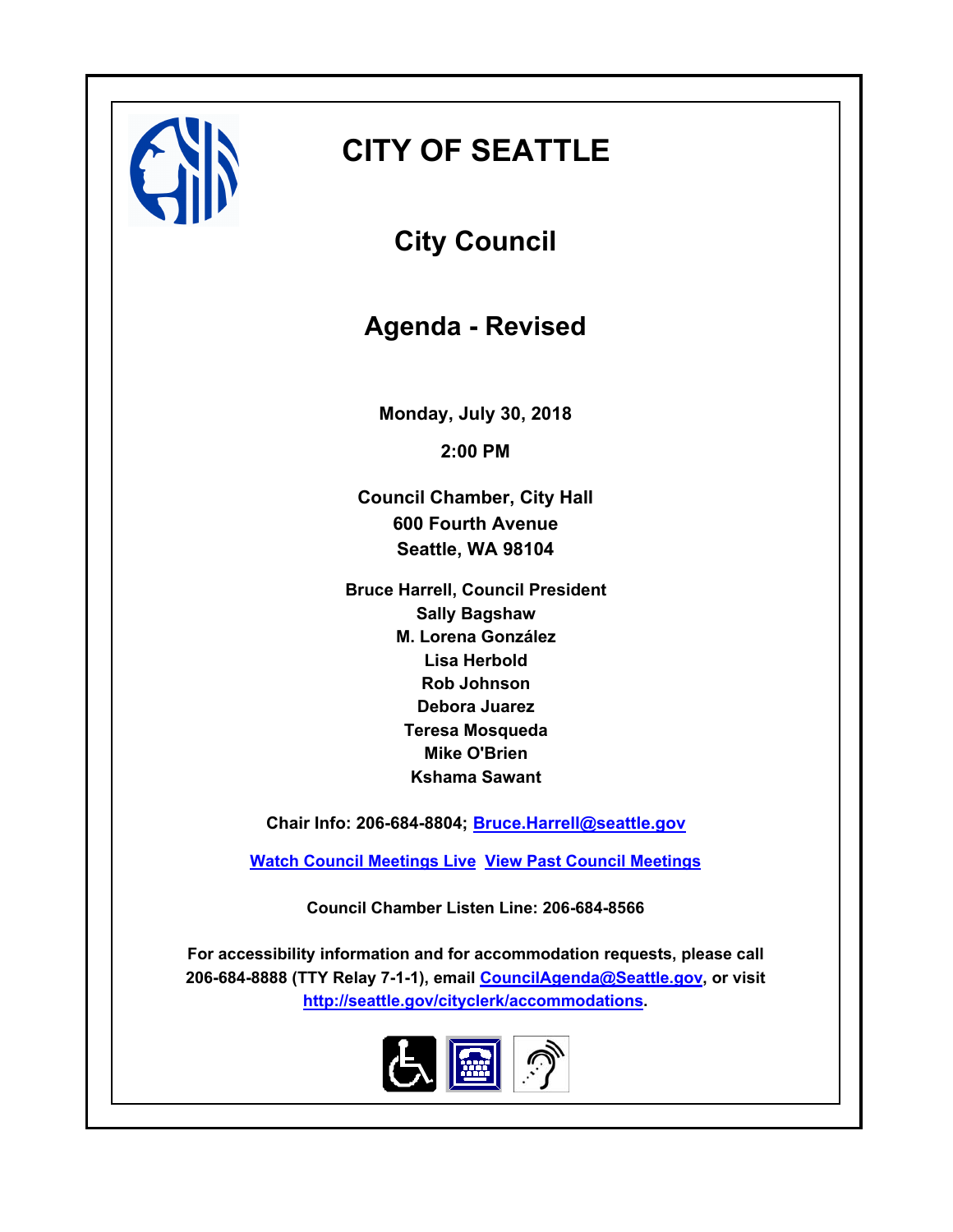# **CITY OF SEATTLE**

# **City Council Agenda - Revised**

# **July 30, 2018 - 2:00 PM**

## **Meeting Location:** Council Chamber, City Hall, 600 Fourth Avenue, Seattle, WA 98104

http://www.seattle.gov/council **Committee Website:**

# **A. CALL TO ORDER**

# **B. ROLL CALL**

# **C. ADOPTION OF INTRODUCTION AND REFERRAL CALENDAR**

*Introduction and referral to Council committees of Council Bills (CB), Resolutions (Res), Appointments (Appt), and Clerk Files (CF) for committee recommendation.*

**[IRC 170](http://seattle.legistar.com/gateway.aspx?m=l&id=/matter.aspx?key=7385)** July 30, 2018

*Attachments:* [Introduction and Referral Calendar](http://seattle.legistar.com/gateway.aspx?M=F&ID=adf20c9d-ef31-47cb-8cd0-6b40855db65f.pdf)

## **D. APPROVAL OF THE AGENDA**

## **E. APPROVAL OF THE JOURNAL**

[Min 190](http://seattle.legistar.com/gateway.aspx?m=l&id=/matter.aspx?key=7374) July 16, 2018

# *Attachments:* [Minutes](http://seattle.legistar.com/gateway.aspx?M=F&ID=a87df2f7-1d00-4c07-88c7-301ffd36896a.pdf)

#### **F. PRESENTATIONS**

#### **G. PUBLIC COMMENT**

*Members of the public may sign up to address the Council for up to 2 minutes on matters on this agenda; total time allotted to public comment at this meeting is 20 minutes.*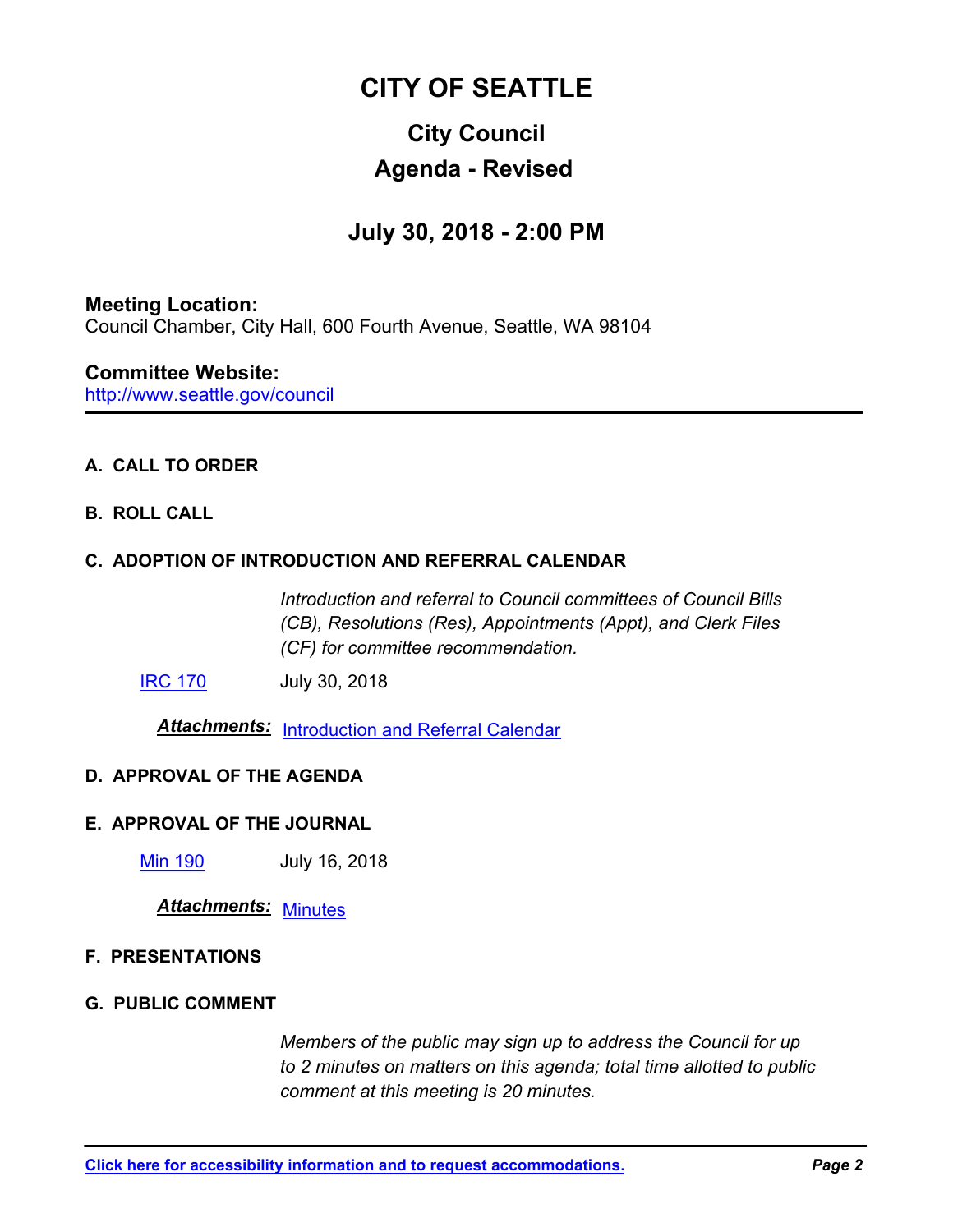#### **H. PAYMENT OF BILLS**

*These are the only Bills which the City Charter allows to be introduced and passed at the same meeting.*

AN ORDINANCE appropriating money to pay certain audited claims and ordering the payment thereof. [CB 119320](http://seattle.legistar.com/gateway.aspx?m=l&id=/matter.aspx?key=7362)

#### **I. COMMITTEE REPORTS**

*Discussion and vote on Council Bills (CB), Resolutions (Res), Appointments (Appt), and Clerk Files (CF).*

#### **SUSTAINABILITY AND TRANSPORTATION COMMITTEE:**

AN ORDINANCE relating to street and sidewalk use fees; adopting a Free-Floating Bike Share Program Fee Schedule; and amending Ordinance 125493, which amended the 2018 Budget (Ordinance 125475), by increasing appropriations to the Seattle Department of Transportation; all by a 3/4 vote of the City Council. **1.** [CB 119305](http://seattle.legistar.com/gateway.aspx?m=l&id=/matter.aspx?key=7180)

> **The Committee recommends that City Council pass the Council Bill (CB). In Favor: 4 - O'Brien, Johnson, Sawant, Herbold Opposed: None**

### *Supporting*

**Documents:** [Summary and Fiscal Note](http://seattle.legistar.com/gateway.aspx?M=F&ID=8cbfa096-cf60-45bf-92af-578e3f48095b.docx) [Proposed Amendment](http://seattle.legistar.com/gateway.aspx?M=F&ID=80a30012-521d-42bf-90ed-a2ede3defee6.pdf)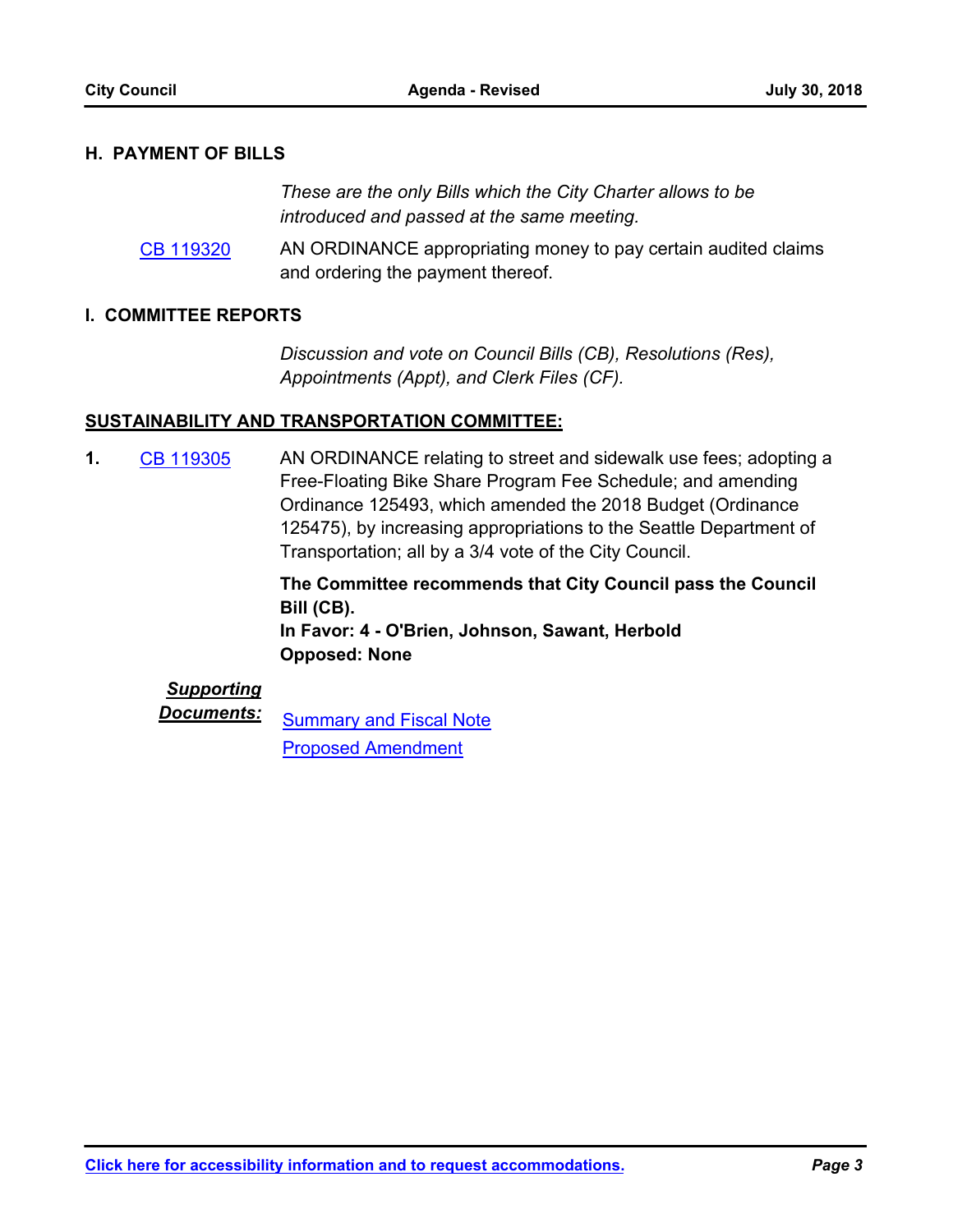AN ORDINANCE relating to appropriations for the Seattle Department of Transportation's Delridge Multimodal Corridor Project; amending Ordinance 125475, which adopted the 2018 Budget; and lifting a proviso. **2.** [CB 119306](http://seattle.legistar.com/gateway.aspx?m=l&id=/matter.aspx?key=7216)

> **The Committee recommends that City Council pass the Council Bill (CB).**

**In Favor: 4 - O'Brien, Johnson, Sawant, Herbold Opposed: None**

# *Supporting*

**Documents:** [Summary and Fiscal Note](http://seattle.legistar.com/gateway.aspx?M=F&ID=517ae51c-5881-42f9-a1b1-eba8090c647e.docx) [Summary Att 1- Delridge Way SW 10% Design](http://seattle.legistar.com/gateway.aspx?M=F&ID=1b892328-d4ad-40c1-a51f-84498c9badd4.pdf)  **Concept** [Proposed Amendment](http://seattle.legistar.com/gateway.aspx?M=F&ID=a626aef5-d649-4903-af6c-a31996ea049c.pdf)

A RESOLUTION relating to the Seattle Center City Bike Network; establishing an implementation schedule for Seattle Department of Transportation delivery of capital projects that are elements of the Center City Bike Network; and requesting quarterly status updates to the Chair of the Sustainability and Transportation Committee through 2019. **3.** [Res 31826](http://seattle.legistar.com/gateway.aspx?m=l&id=/matter.aspx?key=7315)

> **The Committee recommends that City Council adopt the Resolution (Res).**

**In Favor: 5 - O'Brien, Johnson, Sawant, Bagshaw, González Opposed: None**

*Attachments:* [Attachment A - Seattle City Center Bike Network Map](http://seattle.legistar.com/gateway.aspx?M=F&ID=12dc5650-5e77-4bc7-b7a3-b36aec02326a.pdf)

*Supporting*

**Documents:** [Summary and Fiscal Note](http://seattle.legistar.com/gateway.aspx?M=F&ID=98909384-a857-4a33-a563-650350c02abd.docx) [Proposed Substitute \(updated; 7/30/18\)](http://seattle.legistar.com/gateway.aspx?M=F&ID=428fa288-adfc-4abe-aea5-b06757a83b75.pdf)

## **CIVIL RIGHTS, UTILITIES, ECONOMIC DEVELOPMENT, AND ARTS COMMITTEE:**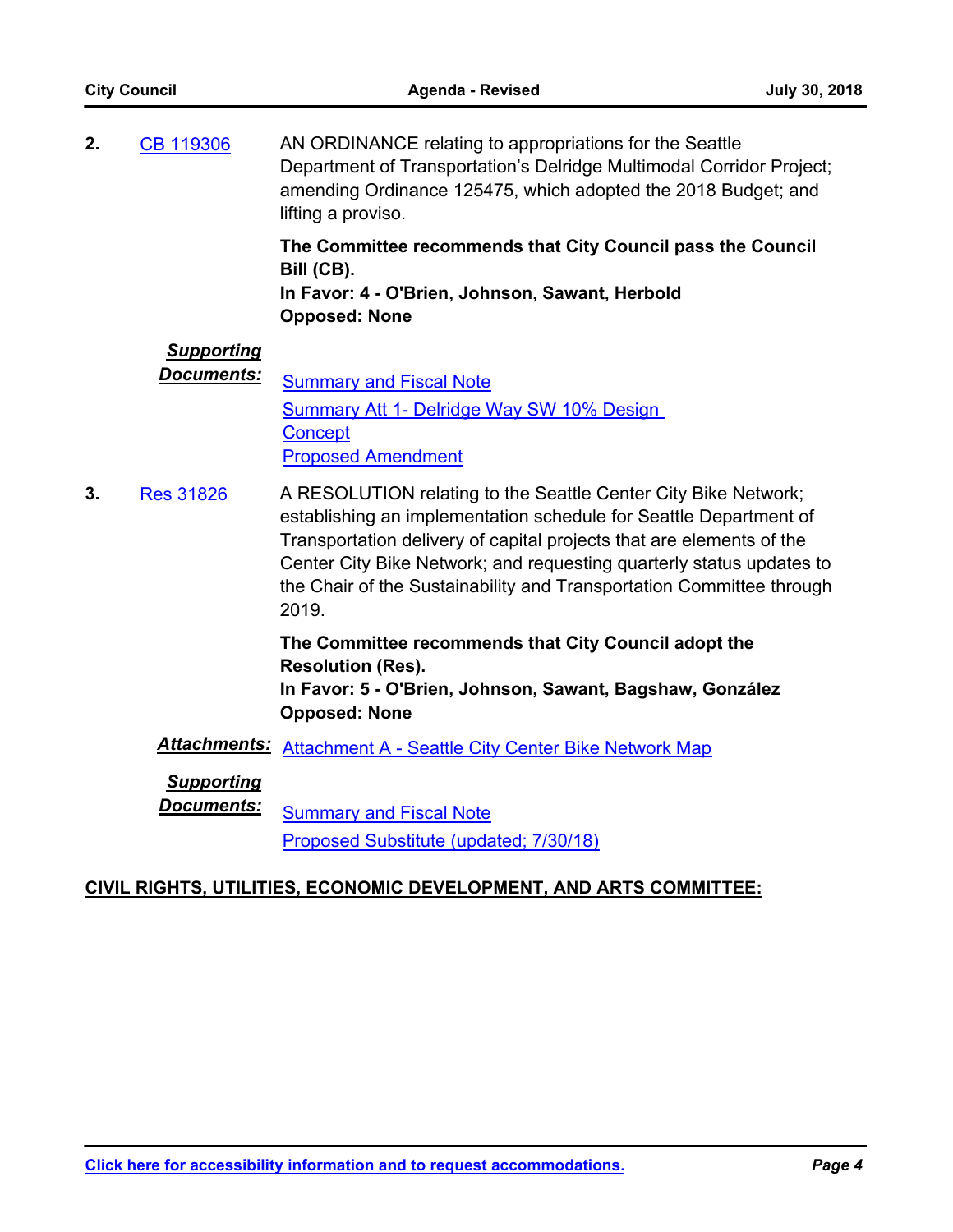AN ORDINANCE relating to the Municipal Art Fund; amending Section 20.32.030 of the Seattle Municipal Code to remove the timing limitation on the use of funding. **4.** [CB 119298](http://seattle.legistar.com/gateway.aspx?m=l&id=/matter.aspx?key=7181)

> **The Committee recommends that City Council pass as amended the Council Bill (CB). In Favor: 2 - Herbold, Sawant Opposed: None**

# *Supporting*

**Documents:** [Summary and Fiscal Note](http://seattle.legistar.com/gateway.aspx?M=F&ID=c4db3c77-9960-47c0-9921-2d907349dc9c.docx)

AN ORDINANCE related to appropriations for the Office for Civil Rights; amending Ordinance 125493, which amended the 2018 Budget (Ordinance 125475); and lifting a proviso imposed on the Office for Civil Rights for funding a comprehensive community-based youth diversion program by Green Sheet 97-1-B-1. **5.** [CB 119309](http://seattle.legistar.com/gateway.aspx?m=l&id=/matter.aspx?key=7258)

> **The Committee recommends that City Council pass the Council Bill (CB). In Favor: 2 - Herbold, Sawant**

**Opposed: None**

# *Supporting*

**Documents:** [Summary and Fiscal Note](http://seattle.legistar.com/gateway.aspx?M=F&ID=1245f178-cc82-4983-b608-9044384358b1.docx) [Summary Att A – Community Consortium Proposal](http://seattle.legistar.com/gateway.aspx?M=F&ID=f6364657-da27-4715-a731-24145752fe42.pdf)

AN ORDINANCE relating to the Human Rights Code; adding Section 8 or other subsidy program administrator to the definition of person; clarifying the difference between reasonable accommodation and reasonable modification; broadening coverage of unfair practices related to reasonable accommodations and reasonable modifications to any person; and amending Sections 14.08.020 and 14.08.040 of the Seattle Municipal Code. **6.** [CB 119316](http://seattle.legistar.com/gateway.aspx?m=l&id=/matter.aspx?key=7331)

> **The Committee recommends that City Council pass as amended the Council Bill (CB). In Favor: 2 - Herbold, Sawant Opposed: None**

# *Supporting*

**Documents:** [Summary and Fiscal Note](http://seattle.legistar.com/gateway.aspx?M=F&ID=d7c08285-959b-4162-b39b-47fbd864b8be.docx)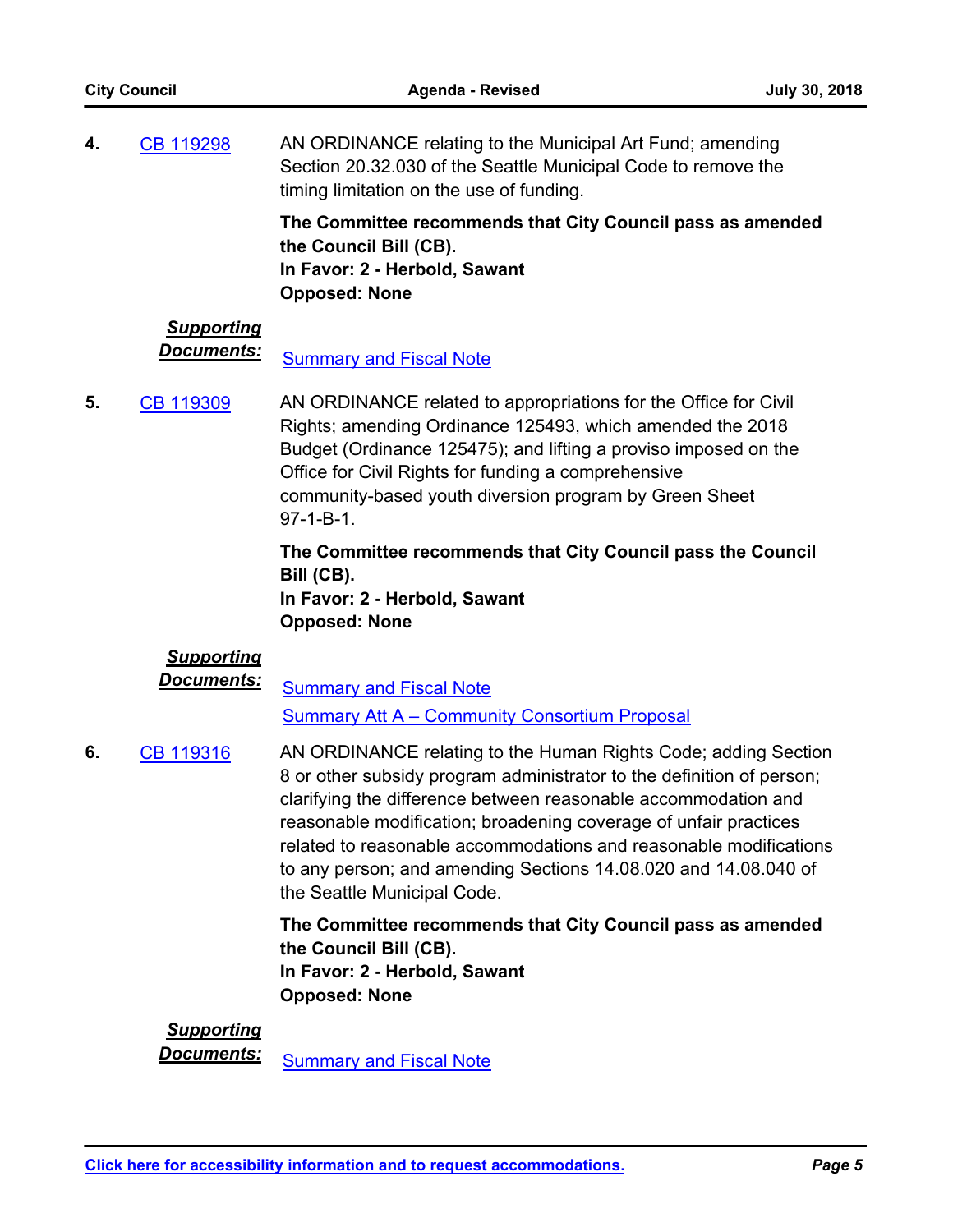AN ORDINANCE relating to Seattle Public Utilities; declaring certain real property rights to be surplus to the needs of Seattle Public Utilities; and authorizing the General Manager and CEO of Seattle Public Utilities to grant a water utility easement to the Ryan-GHC Two, LLC, a limited liability company of the state of Delaware to use certain City of Seattle property in the Northeast Quarter of Section 25, Township 23 North, Range 4 East, W.M., in King County, Washington for the purpose of constructing, operating, and maintaining a storm drain pipeline crossing the City of Seattle's Bow Lake Pipeline right-of-way. **7.** [CB 119314](http://seattle.legistar.com/gateway.aspx?m=l&id=/matter.aspx?key=7229)

> **The Committee recommends that City Council pass the Council Bill (CB). In Favor: 2 - Herbold, Sawant Opposed: None**

*Attachments:* [Att 1 - Utility Easement and Agreement](http://seattle.legistar.com/gateway.aspx?M=F&ID=cd620ba5-2a67-4926-8b90-6e3c70d7fb11.docx)

# *Supporting*

**Documents:** [Summary and Fiscal Note](http://seattle.legistar.com/gateway.aspx?M=F&ID=f4bf916e-28f3-4b20-9267-aa2a56bf80d2.docx) [Summary Ex A – Regional Map](http://seattle.legistar.com/gateway.aspx?M=F&ID=4e1bed7f-5652-4751-8742-e93492b80445.docx) [Summary Ex B – Vicinity Map](http://seattle.legistar.com/gateway.aspx?M=F&ID=57ce78de-4085-403f-92ce-2b441a0a94c6.docx) **Summary Ex C - Easement Location Map** 

#### **HOUSING, HEALTH, ENERGY, AND WORKERS' RIGHTS COMMITTEE:**

A RESOLUTION related to the City Light Department ("City Light"); adopting revised procedures for the disposition of surplus properties under the jurisdiction of City Light. **8.** [Res 31829](http://seattle.legistar.com/gateway.aspx?m=l&id=/matter.aspx?key=7328)

> **The Committee recommends that City Council adopt as amended the Resolution (Res). In Favor: 2 - Mosqueda, Bagshaw Opposed: None**

Attachments: Ex A - City Light Surplus Property Disposition Procedures v2

#### *Supporting*

**Documents:** [Summary and Fiscal Note](http://seattle.legistar.com/gateway.aspx?M=F&ID=27a4f756-cd07-4c72-a40c-a4d0ba3a48c7.docx)

## **PLANNING, LAND USE, AND ZONING COMMITTEE:**